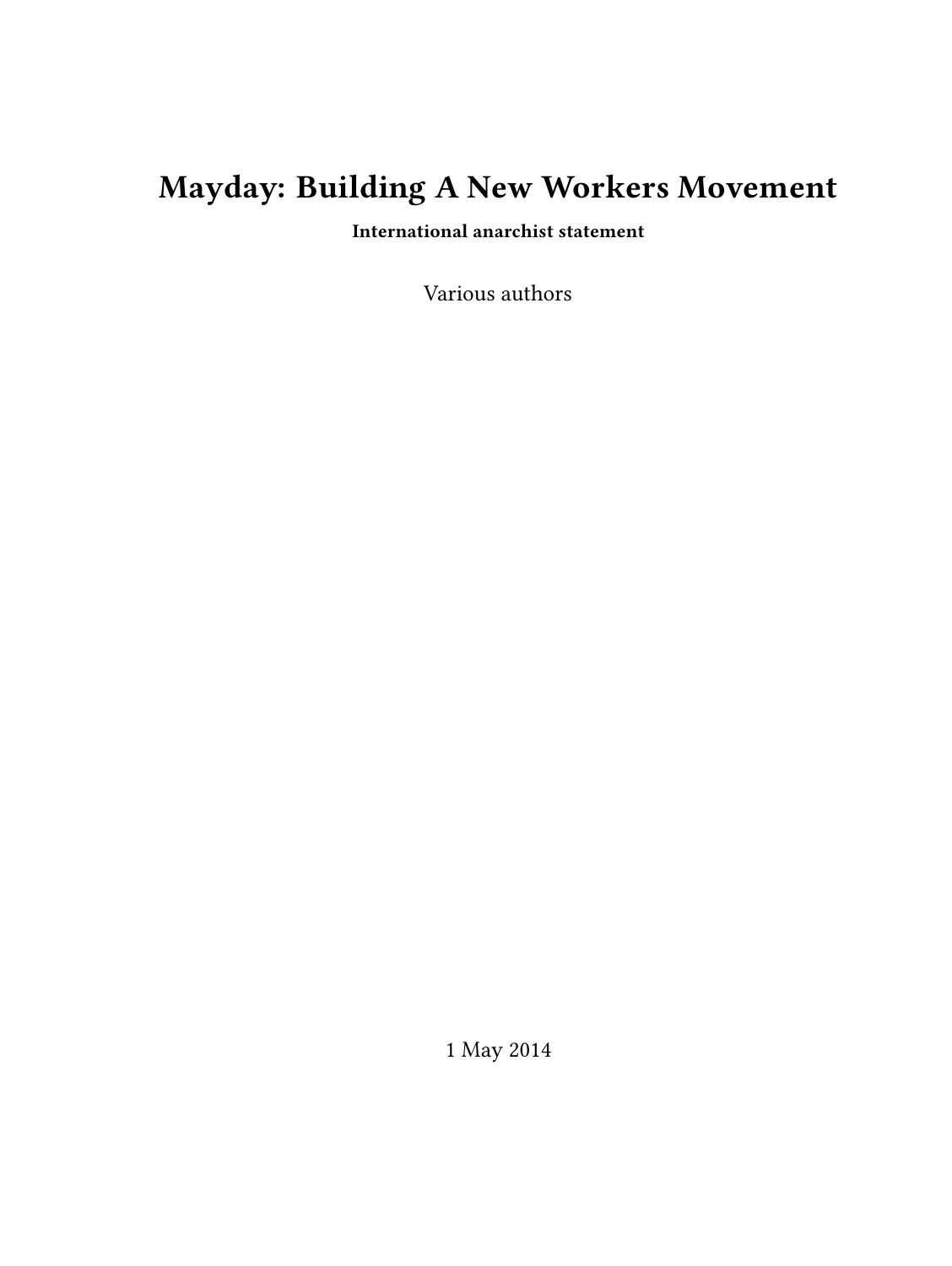## **Contents**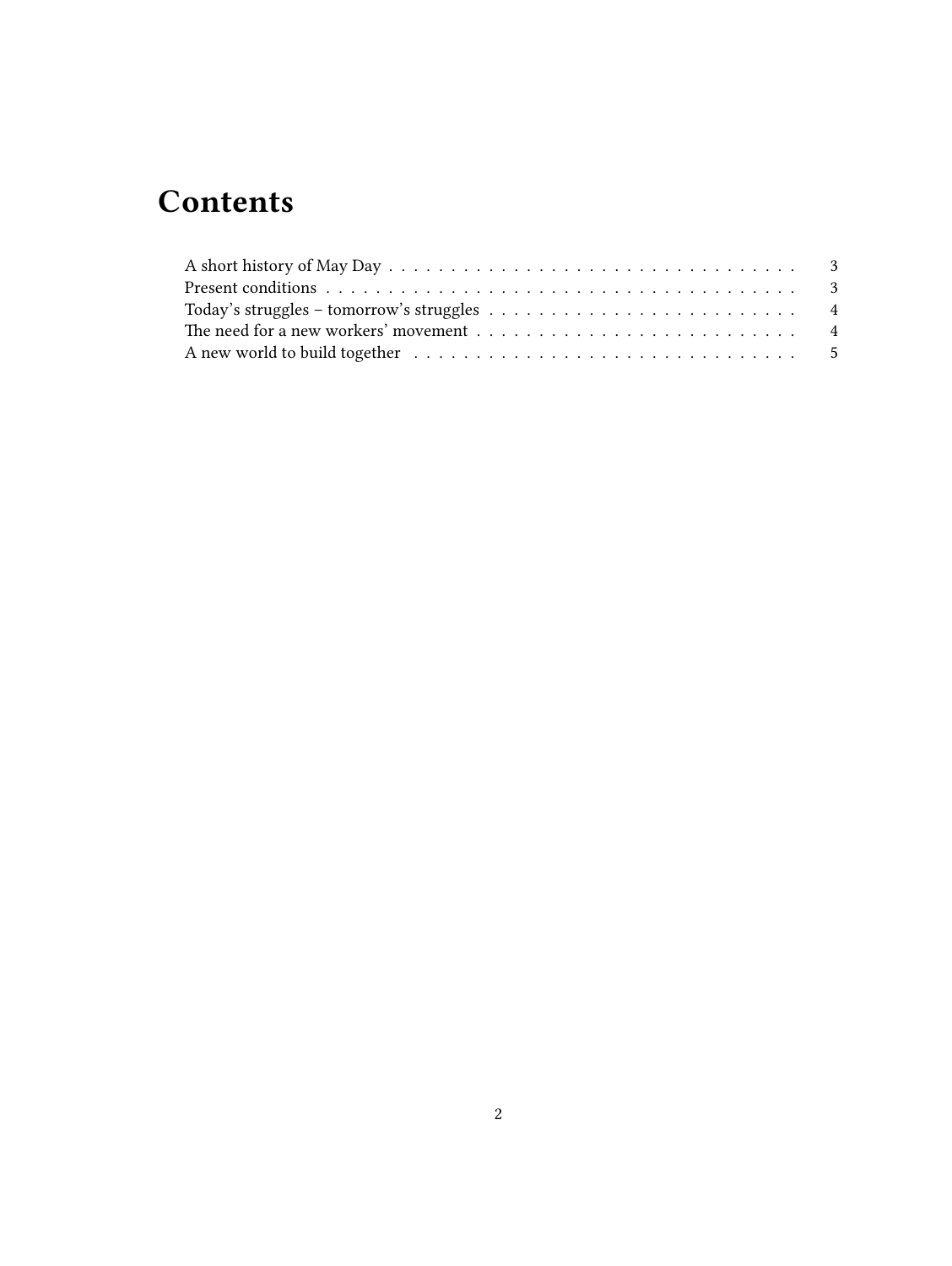**For far too long major segments of the working class have been dormant under the illusion that change can be delegated to exterior organizations or parties. When our struggles are bureaucratized and delegated to others, we lose ownership over them and in turn lose many benefits gained through them. A victory for the working class can only be established if our class is active in the struggle leading to victory.**

From the battle for the 8 hour day, to the struggles witnessed this past year, these examples cry out for the need to organize the fight back against the war that is being waged on workers at home and abroad. Through these examples we can begin to see an alternate future and experiment towards it. This new workers' movement must be established on class struggle lines, a movement that no longer waits for politicians and bureaucrats to resolve the growing inequalities and oppressions. A movement of workers organized through our own self-activity for democratic, combative and autonomous labor and community organizations must replace the stale forms of unionism and social democratic lobbyism that have dominated and compromised most struggles of the last decades.

#### <span id="page-2-0"></span>**A short history of May Day**

The first of May is the day we remember the Chicago Haymarket Martyrs. 127 years ago these Chicago anarchists, who were influential organizers, speakers & editors in the Chicago labor movement, helped lead the battle of the day, not only for the 8 Hour Day, but also for social emancipation from all forms of oppression.

The origins of May Day go back to May 4, 1886 which marks the Haymarket Massacre. This memorable day began as a rally of striking workers who demanded the eight-hour work day, climaxing with a bomb produced by an unknown individual while the police dispersed the peaceful rally. The blast and ensuing gunfire resulted in the deaths of seven police officers and at least four civilians; scores of others were wounded.

Eight anarchists were convicted of conspiracy during the legal proceedings that followed. Although the evidence was scarce, and could not prove that any of the eight defendants had thrown the explosive device, seven were sentenced to death and one to 15 years in prison. The death sentences of two of the defendants were commuted to life in prison, and another committed suicide before his hanging. The other four were hanged on November 11, 1887. In 1893, Illinois' new governor pardoned the remaining defendants and criticized the evidence that was used during trial.

Since this day, we honor all those who have fought, sacrificed, and died for the defense and advancement of the working class. Not only the Haymarket Martyrs, but also the many who have followed in their wake.

## <span id="page-2-1"></span>**Present conditions**

Through blood, sweet sweat, tears and bitter struggle, the working class has continued to fight and has since managed to wrestle much from the capitalist class and the state. Despite these col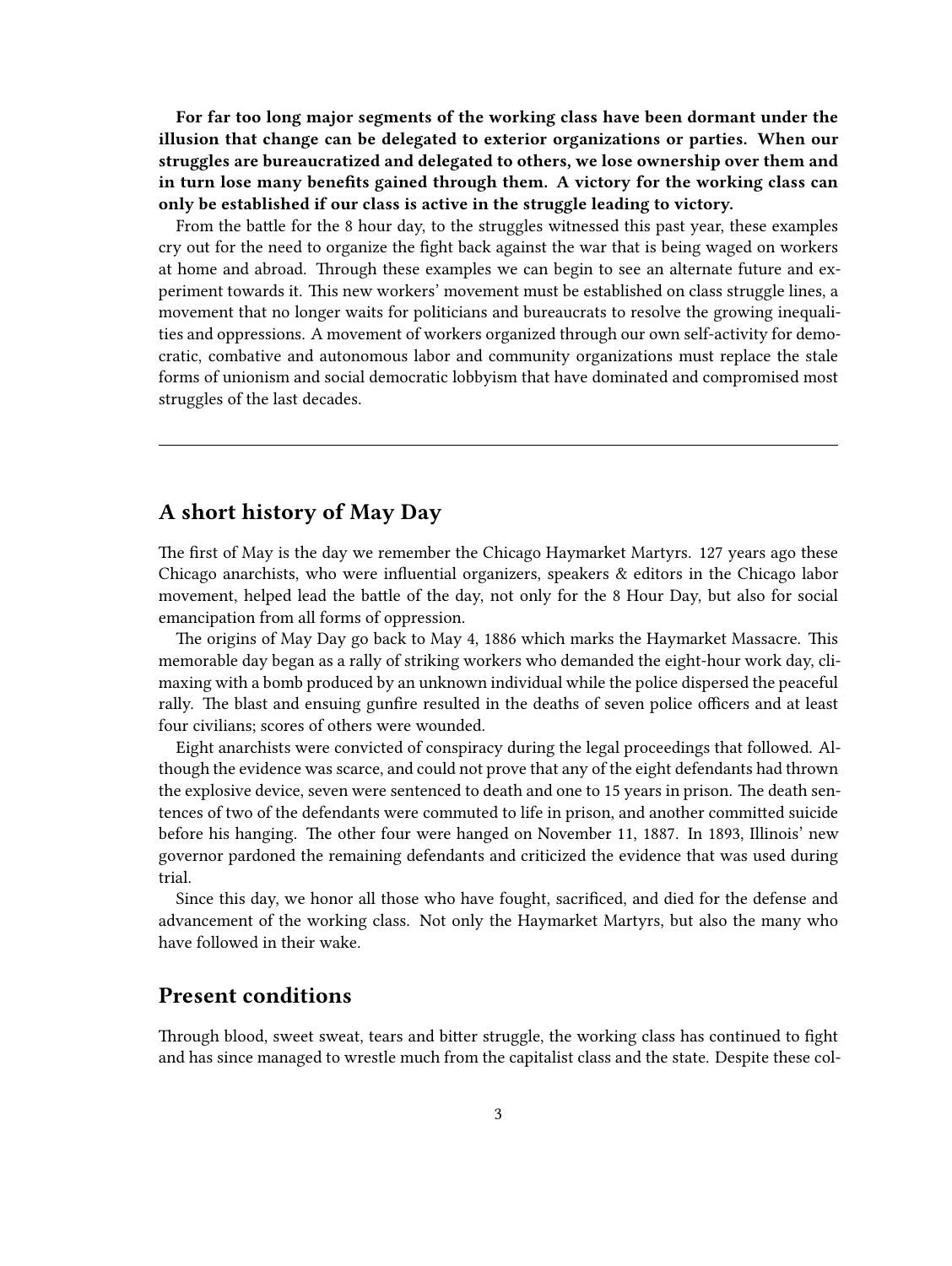lective efforts, our small, yet hard-fought-for gains are under continued attack. Worsening working conditions, increasingly precarious and low wage work, deindustrialization and marginalization have become the new normal. Governments, under pretext of crisis, have imposed round after round of social austerity measures, where workers and families have been expected to swallow cuts to public funding of services so that the richest can continue to profit from the fruits of our labor.

From the rise of xenophobia through the *Partie Québecoise*'s charter of values in Québec, the recent gains made by the *Front National* in France, Golden Dawn in Greece to the rise of fascism in Ukraine, it is no surprise that in these times of crisis, when the very foundations of capitalism are being challenged, right wing elements emerge to mystify, confuse and divide.

To further add to the desperation and confusion, the state and capitalists pit workers against workers in their renewed imperialist wars abroad in the Middle East and Eastern Europe, while irresponsible resource extraction and environmental devastation continue unabated.

## <span id="page-3-0"></span>**Today's struggles – tomorrow's struggles**

Though we see the continued advancement of global capitalism and its fascist allies, day to day, workers find sources of encouragement through the multiple examples we have witnessed this past year. Across North America, we are seeing students and workers experimenting with combative organizing and militancy. The indigenous people of North America are engaged in multiple battles and are taking a stand against capitalist developments on their lands. The undocumented in the US are taking militant direct actions to halt deportations and raids. Communities have successfully boycotted corporate imposed testing in Seattle. Through solidarity networks and worker centers, workers in multiples cities are taking a stand and fighting back against rampant wage theft.

On the international level, in Bosnia-Herzegovina, we are seeing workers that are traditionally divided by sectarian violence, come together as a class to fight against austerity and corruption using direct democracy and combative tactics to rally all segments of the working class against its enemies. All over Europe, we are witnessing antifascism confront the growing wave of hatred in the streets. In recent days, workers are participating in the biggest general strike in Chinese history. Spain, France, Greece, and scores of other European countries have been shaken by antiausterity protests. Poverty wage workers in the garment sectors are striking and confronting suppression to make massive wage jumps in Bangladesh.

#### <span id="page-3-1"></span>**The need for a new workers' movement**

For far too long major segments of the working class have been dormant under the illusion that change can be delegated to exterior organizations or parties. When our struggles are bureaucratized and delegated to others, we lose ownership over them and in turn lose many benefits gained through them. A victory for the working class can only be established if our class is active in the struggle leading to victory.

From the battle for the 8 hour day, to the struggles witnessed this past year, these examples cry out for the need to organize the fight back against the war that is being waged on workers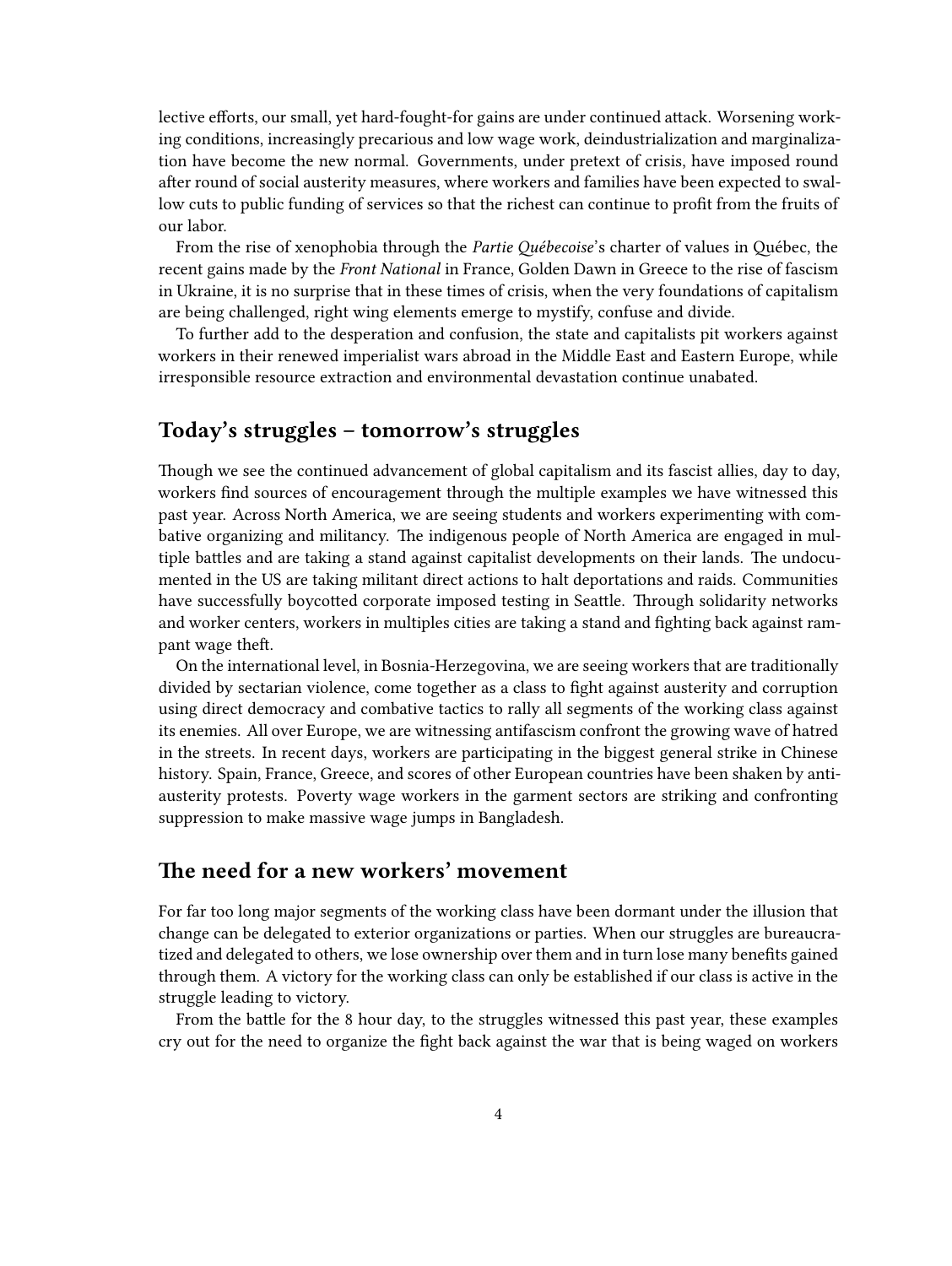at home and abroad. Through these examples we can begin to see an alternate future and experiment towards it. This new workers' movement must be established on class struggle lines, a movement that no longer waits for politicians and bureaucrats to resolve the growing inequalities and oppressions. A movement of workers organized through our own self-activity for democratic, combative and autonomous labor and community organizations must replace the stale forms of unionism and social democratic lobbyism that have dominated and compromised most struggles of the last decades.

This new workers' movement should be allied with supportive movements, such as those against cuts to social services and education, those that seek to protect our environment, and those movements against all forms of oppression and inequality. We see the interconnectedness of various forms of oppression as we wage these struggles, along with the fights against the expansion and brutality of police forces and prisons, the criminalization of the poor and undocumented, and the continued attacks on reproductive freedoms. Struggles against oppression cannot succeed without the power of the working class and the struggle of the working class cannot succeed without the recognition that an injury to one is an injury to all and without purging our class of all reactionary ideas and practices.

Despite how small or embryonic they may seem, the struggles of the past year have demonstrated that working class victory is achieved from struggles owned and controlled by the workers themselves, not due to social democratic parties or lobbyism established from above but social movements from below that are built through their own self-activity and self-management.

#### <span id="page-4-0"></span>**A new world to build together**

As anarchists we seek to wage the battle of ideas and experiment with new forms of struggle. We must also strive to be involved in combative, democratic and autonomous mass workers' movements, and where these movements don't exist, we must set about organizing them.

By engaging in these struggles, we gain the necessary experience, initiate needed debates, and confront the current austerity agenda of the elite outside of current labor and civil laws. Through theses struggles, we establish and build the much-needed strength to defend our class today while building the foundations of tomorrow. Through struggle, we can as a class, start to imagine and organize for a classless society, building a society without power, profit, and privilege, in which working people in workplaces and communities make the decisions about how our work is done and what we want from it.

This May Day, just like every other, is a call for workers to organize against the everyday exploitation of capitalism. In the spirit of those who fought for the eight hour day, let us continue the fight for the advancement and amelioration of our class's conditions while planning and building for the final fight.

**Towards a democratic, autonomous and combative workers movement!** *1 May 2014*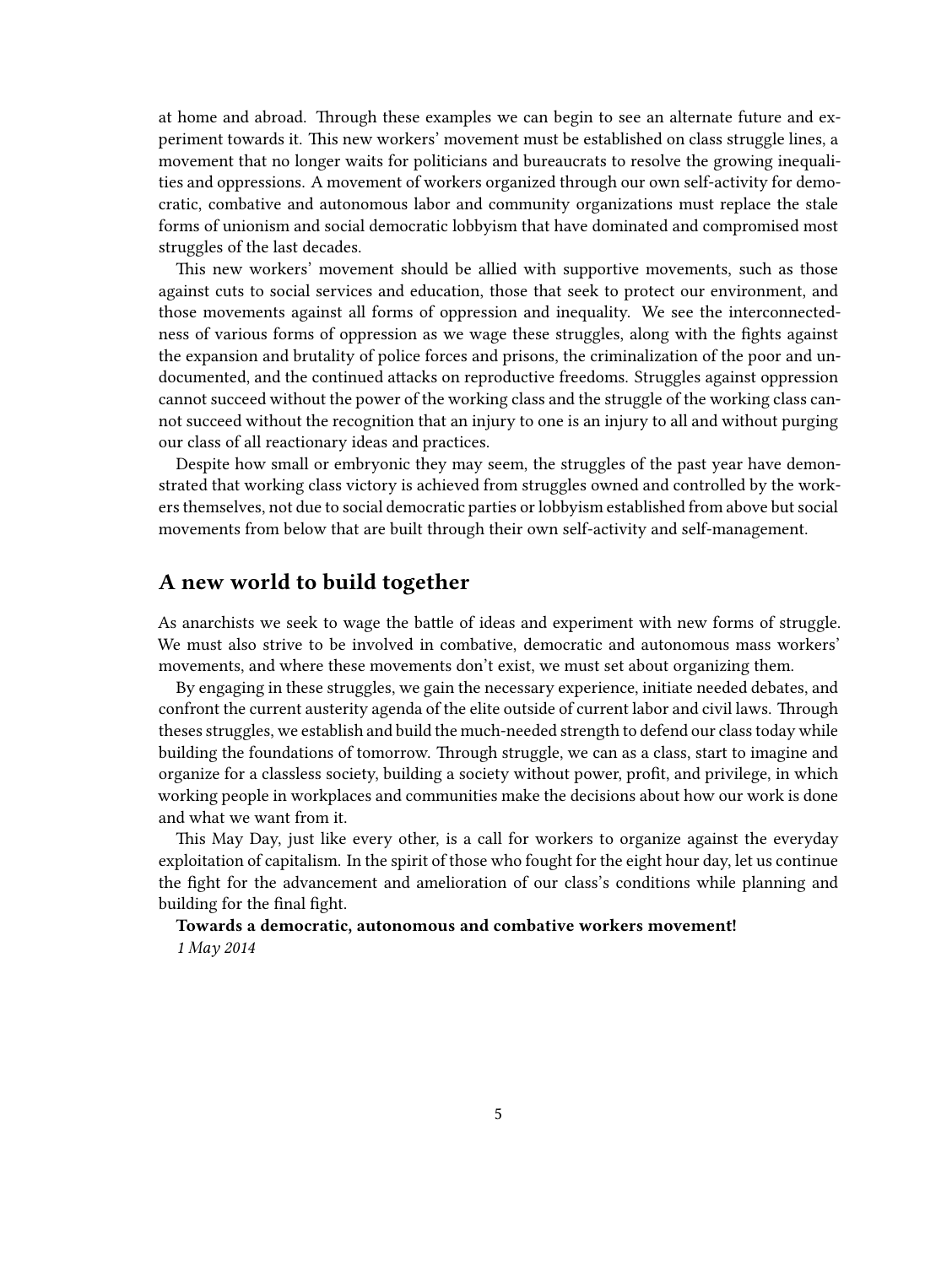**Prairie Struggle Organization** (Canada) **Workers Solidarity Movement** (Ireland) **Zabalaza Anarchist Communist Front** (South Africa) **Organisation socialiste libertaire** (Switzerland) **Federazione dei Comunisti Anarchici** (Italy) **Workers Solidarity Alliance** (USA) **Melbourne Anarchist Communist Group** (Australia) **Collectif communiste libertaire-Bienne** (Switzerland)